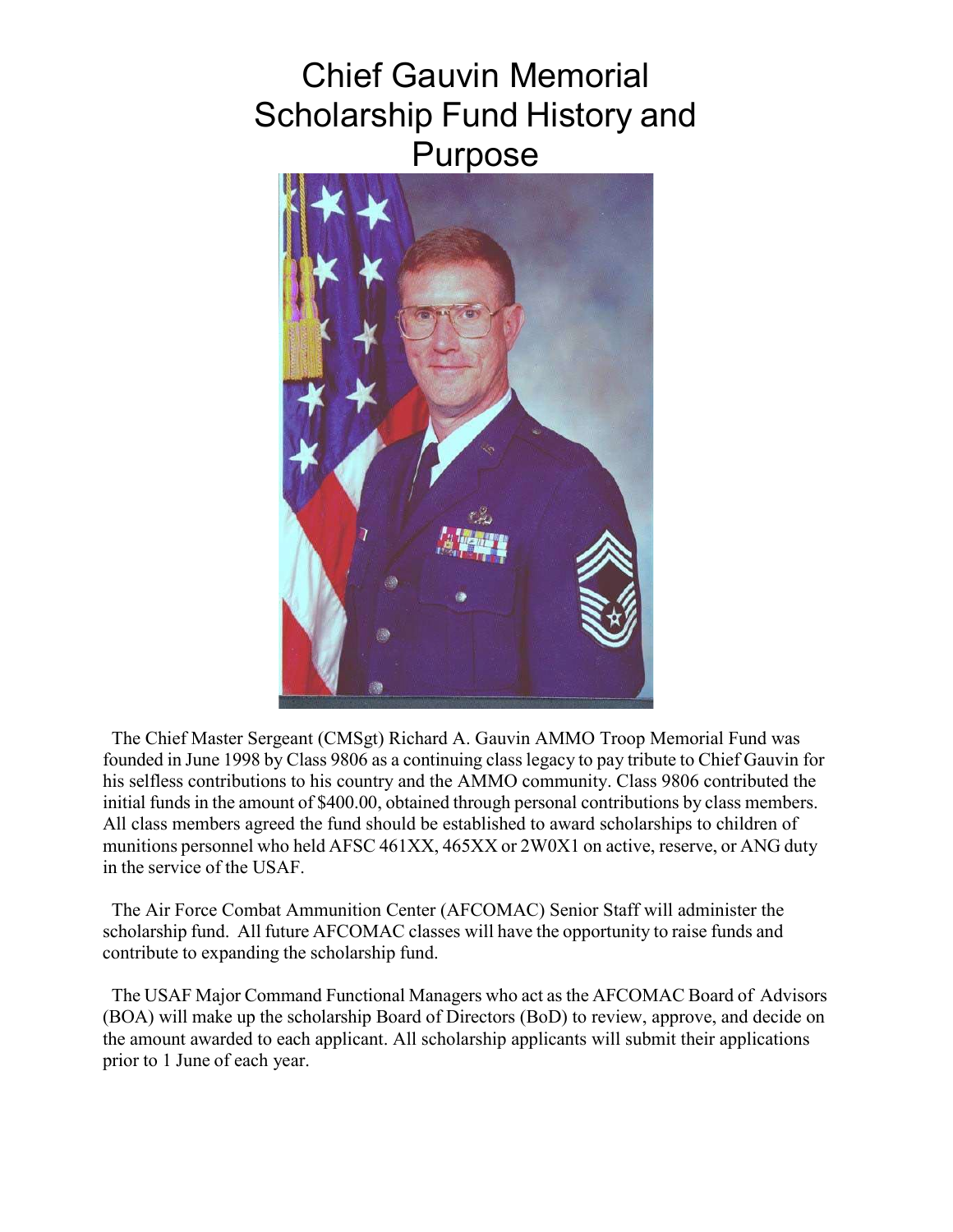#### **Eligibility**

In order to be eligible and qualify as a recipient for the CMSgt Gauvin AMMO Troop Memorial Fund award, the following criteria apply:

a. Natural born child, legally adopted child, and other dependent children of a parent(s) or legal guardian(s) who served honorably in the United States Air Force in Air Force Specialty Codes (AFSC) 461XX, 465XX or 2W0X1 (AMMO troops). Service may include active, reserve, or Air National Guard duty for any period of time. **The applicant must provide proof of honorable service and AFSC.**

b. Be a graduate of an accredited high school or equivalent or high school senior who will qualify for graduation prior to beginning eligibility for assistance.

c. Be enrolled or accepted for enrollment in a full time (as defined by the school attending) undergraduate course of study at an approved accredited college, university or technical school beyond the high school level with the exception of a service academy. Applicants attending a service academy are not eligible for this scholarship.

d. Obtained a 3.0 Grade Point Average (GPA) the previous academic year.

e. Selection for the award is made without regard to Race, Religion, National Origin, Sex, Age or other factors determined to be illegally discriminatory by the law of the land.

*NOTE: Eligibility is not limited to citizens of the U.S. However, applicants must be attending a U.S. institution of higher learning.*

#### **Selection Priority**

The Scholarship Selection Committee will use the following precedence list to prioritize the eligible candidates:

- a. Eligible children of AMMO troops who died on active duty.
- b. Eligible children of AMMO troops who died after retirement.
- c. Eligible children of AMMO troops who are/have served honorably.

*NOTE: The original intent of the scholarship program is to assist dependent children of deceased AMMO Troops with attaining higher education.*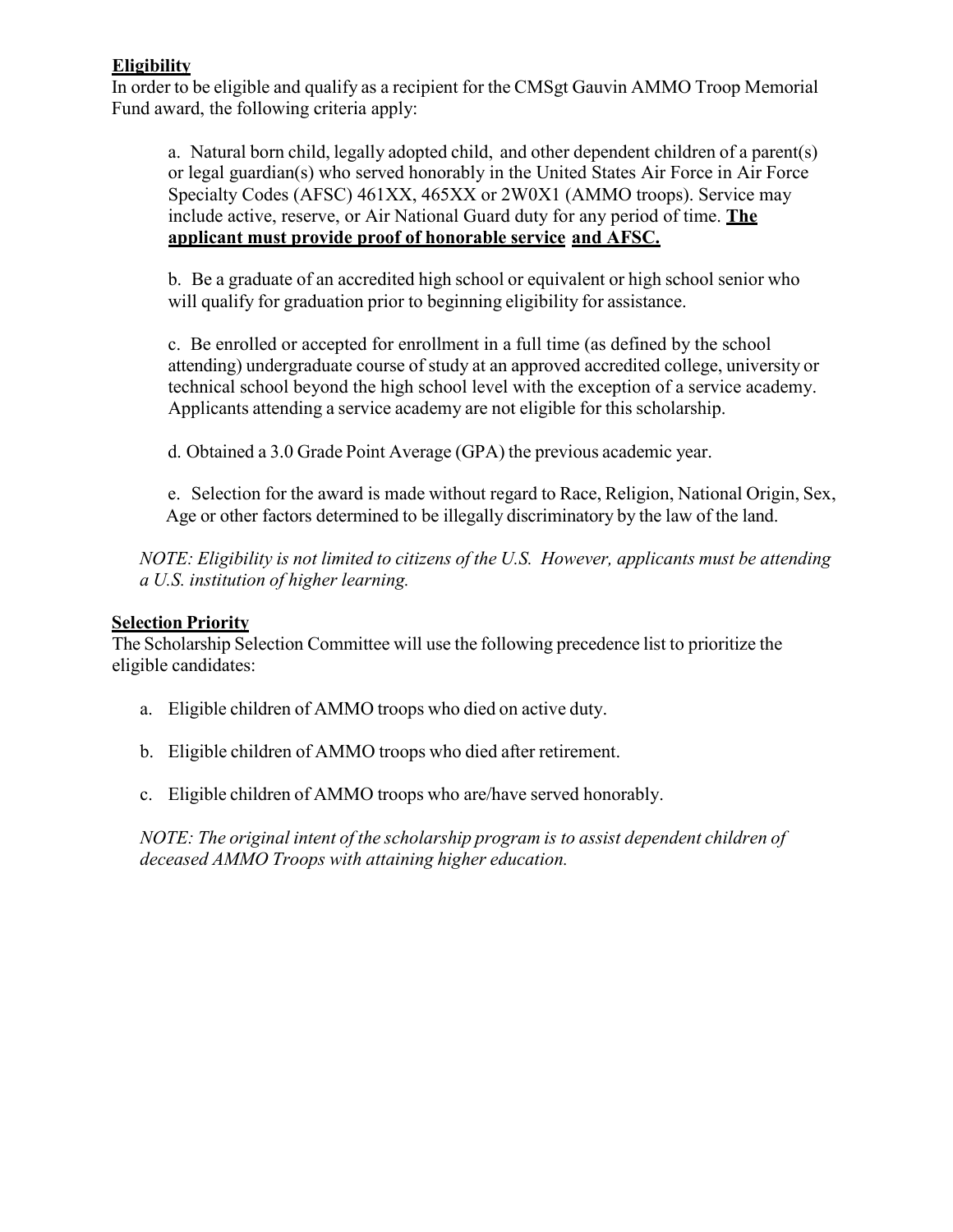#### **Requirements**

The following must be enclosed with the application:

- a. The completed application.
- b. Privacy Act must be dated and signed. This document can be dated, signed, then scanned and sent in electronically with the remainder of the application.
- c. Proof of honorable service and AFSC of sponsor. (ex copy of members DD Form 214, Surf etc.)
- d. Transcript sent from the high school or college (Official or Un-official)
- e. A brief pertinent history of the applicant's background and reason for requesting the scholarship. Include such items as high schools and colleges attended, awards won in schools, significant scholarship recognition, special interests and hobbies, clubs, sports, volunteer work (provide average hours/week), and employment history (provide average hours/week). Please limit this to one typewritten single-spaced page.
- f. An essay with the topic of: *"With 20 years of conflict in the Middle East, how do you perceive America's role in the world"* Format should be APA style, no less than 500 words, double spaced written with TimesNew Roman Font size 12.
- g. Applicants may informally notify the fund administrators of intent to apply at any time.

#### **Additional Information:**

- a. Applicants are personally responsible for ensuring the completeness and accuracy of the applications package. Applicants are strongly urged to carefully review their submission for absolute conformity to requirements.
- b. Award amounts may be tailored by the applicant's request and fund availability, but must be fairly and impartially distributed. These funds are for the immediate school year, approximately 1 September through 31 August. (Note: The scholarship is to be used for tuition, books, room and board on campus, and laboratory fees only). It is payable to the college or university only. Should the applicant fail to enroll as a full time student or become dis-enrolled, all money will be returned to the scholarship fund. If the applicant is awarded a full scholarship from another source, thisscholarship must be relinquished.
- **c.** Applications must be postmarked no later than **1 June 2022**. Any postmarked after that date are not considered for that school year. Personally delivered applications must be received by the Scholarship Applications Coordinator by 1500 hrs (3:00 PM PST) **1 June 2022.**
- d. It is the responsibility of each student to take the steps necessary to gain admission to the institution of his/her choice.
- e. Applications/information should be sent to: 9 MUNS Scholarship Coordinator, 5890 A Street, Beale AFB, CA 95903-1545 Telephone (530) 634-3685/2400 or by E-mail**:** [admin@rgauvin.org](mailto:admin@rgauvin.org)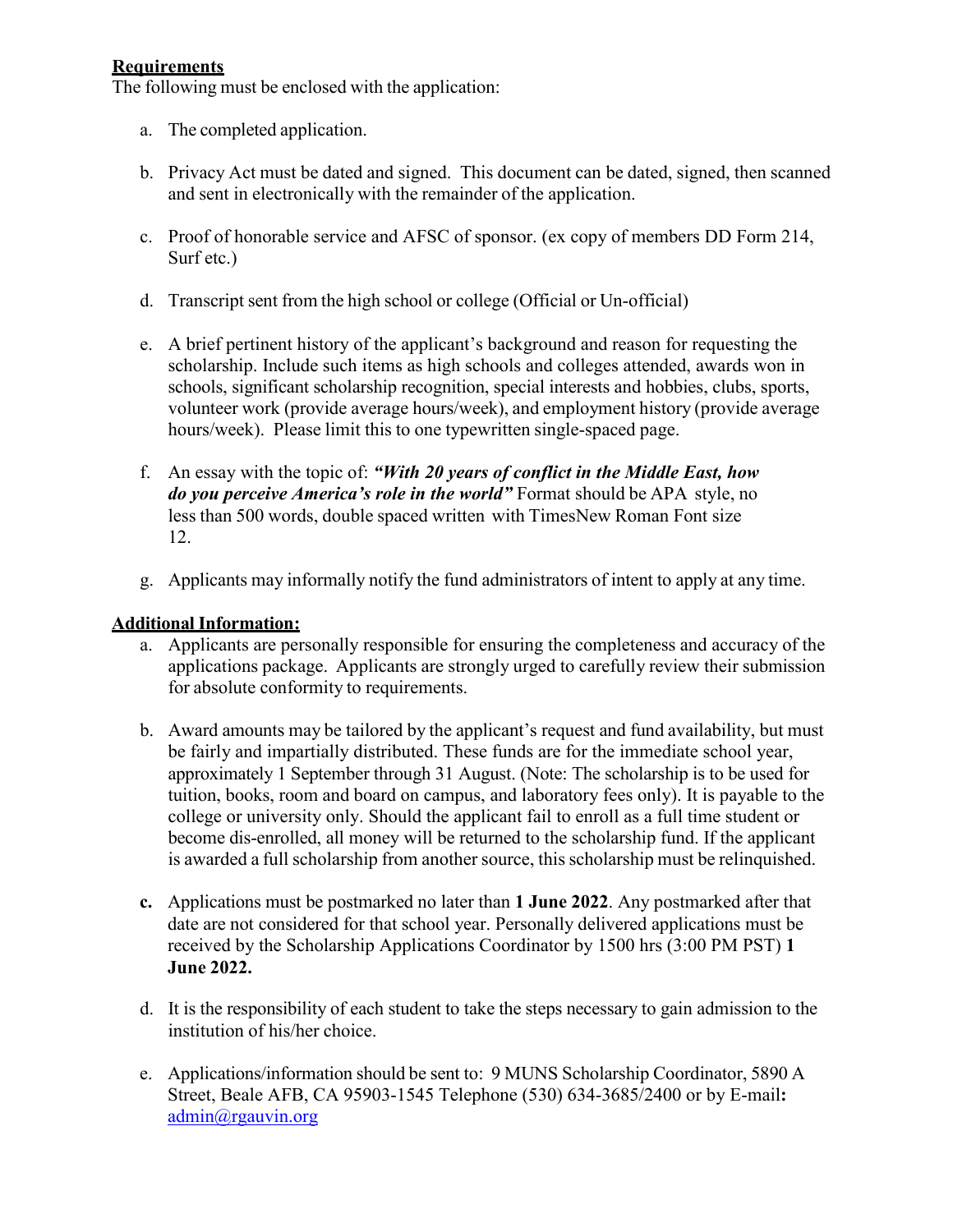f. The BoD will review applications and select scholarship(s) to be awarded between 1 June 2022 and 1 August 2022. Applicants will be informed of their status and amount awarded once selections have been made.

#### **Administrative Information**

The AFCOMAC Curriculum Flight is responsible for scholarship coordination and fund administration. These individuals shall be responsible for the following:

- 1. Receive and maintain all applications along with information on how to contact them.
- 2. Application and approval/disapproval information file for all applicants.
- 3. Establishing a financial account for funds management.
- 4. Maintaining financial and tax exempt records.
- 5. Promotion of fund raising activities and scholarship awards.
- 6. Preparing Application packages and presenting them to the BOA.
- 7. Disbursing funds forselected applicants in the amounts determined by the BOA within 30 days after the BOA has made their decision.

These instructions are as of 7 January 2022.

ULISES SANCHEZ, SMSgt, USAF Scholarship Executive Director E-mail: [admin@rgauvin.org](mailto:admin@rgauvin.org) SANCHEZ.U Digitally signed by LISES.12538 53828605 28605 SANCHEZ.ULISES.12 Date: 2022.01.26 10:30:36 -08'00'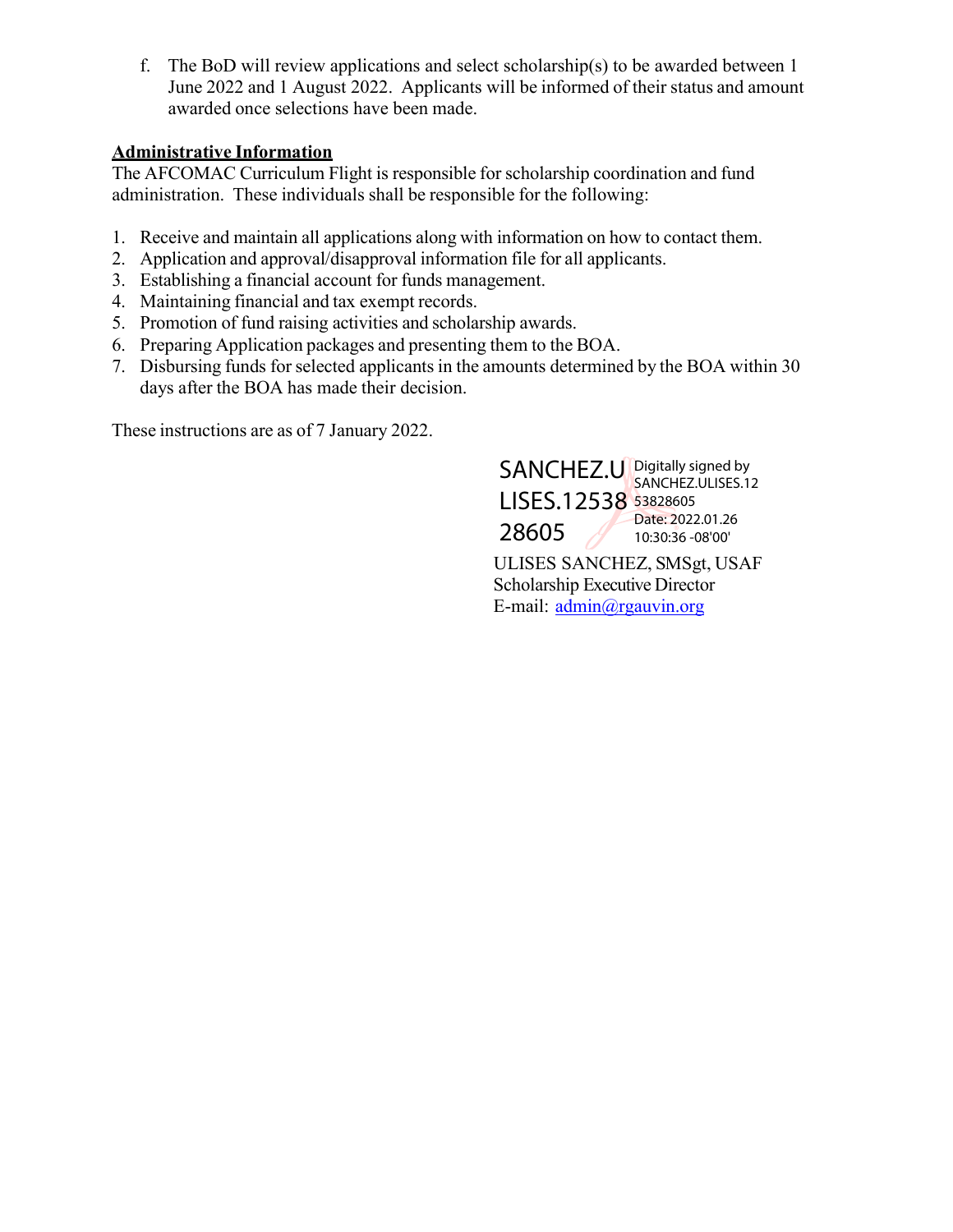# Pertinent History Format Example

NOTE: This is where you have the opportunity to make a positive impression to the Board of Advisors.

#### **(EXAMPLES)**

#### **Extracurricular Activities**

| 2009-present           | Red Cross Blood Mobile volunteer, 6 hrs per month                  |  |  |
|------------------------|--------------------------------------------------------------------|--|--|
| 2008-present           | Brownie Leader Troop 334, 1 hr per week                            |  |  |
| 2007-present           | Cub Scout Leader Den 555, 1 hr per week                            |  |  |
| 2006-2008              | USO volunteer, 2 hrs per week                                      |  |  |
| 2005-2007              | Tutor Prince William County Adult Literacy Program, 6 hrs per week |  |  |
|                        |                                                                    |  |  |
| <b>Paid Employment</b> | (List hours worked per week)                                       |  |  |
| 2009-present           | Secretary, Johnson's Law Firm, Lorton, VA, 15 hrs per week         |  |  |
| 2007-2009              | Vendor, local craft shows throughout the area, 9-40 hrs per        |  |  |
| week 2006-2007         | Homecare Provider, 2 hrs per week                                  |  |  |

### **Future Goals**

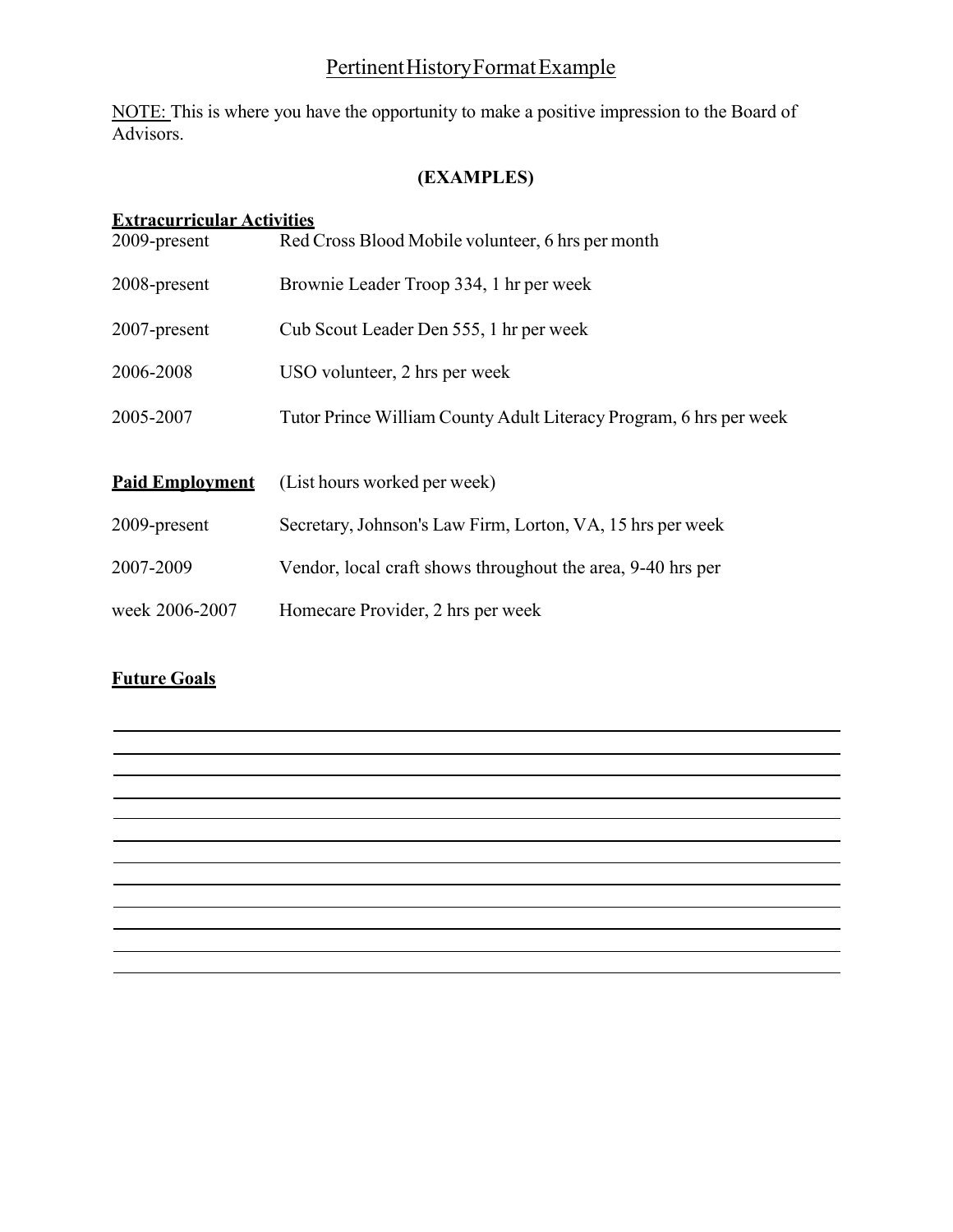#### **PRIVACY ACT STATEMENT**

Authority to request this information is derived from Title 5, United States Code 301, Departmental Regulations. The purpose of the information is to apply for educational financial assistance through the CMSgt Gauvin Ammo Troop Memorial Fund. Information provided will be used to assess scholastic achievement and to evaluate the need for financial assistance. Completion of this form is mandatory.

Date Applicant's Signature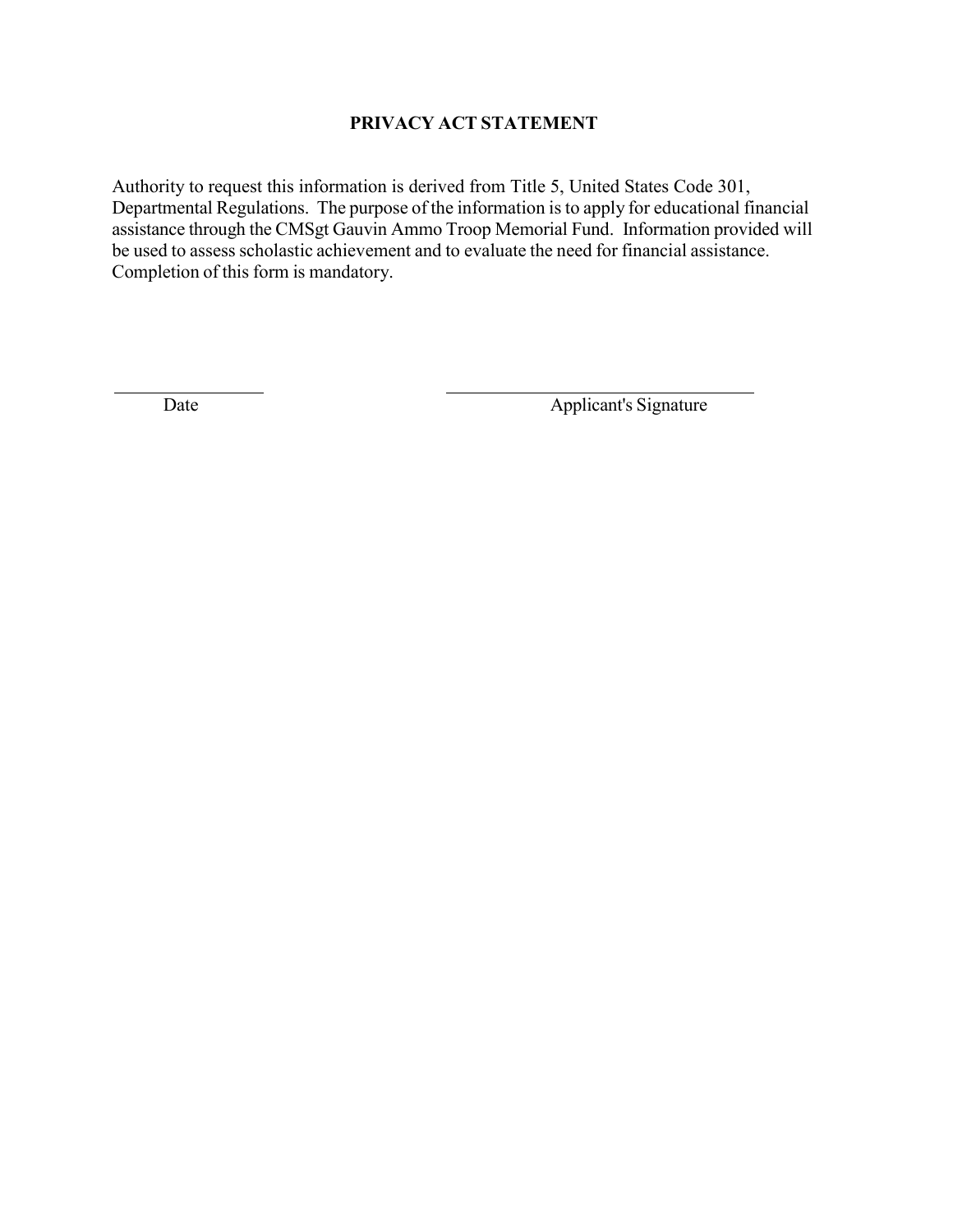#### **APPLICATION FOR CMSGT GAUVIN AMMO TROOP MEMORIAL FUND**

**FOR OFFICIAL USE ONLY**

## **COMPLETION OF APPLICATION FORM**

1. The entries on the application must be **COMPLETE AND ACCURATE**. They should be **typewritten** or **printed legibly in black ink**.

2. After this form has been completed, recheck all instructions and signatures, and return it to: 9 MUNS Scholarship Coordinator, 5890 A Street, Beale AFB, CA 95903- 1545 Telephone (530) 634-3685/2400 **NOTE: Application may be completed electronically and e-mailed to**: [admin@rgauvin.org](mailto:admin@rgauvin.org)

3. APPLICATIONS MUST BE POSTMARKED OR E-MAILED NOT LATER THAN 1 JUNE 2021. ANY POSTMARK AFTER THAT DATE WILL NOT BE CONSIDERED. PERSONALLY DELIVERED APPLICATIONS MUST BE RECEIVED BY THE SCHOLARSHIP APPLICATION ADMINISTRATOR BY 1500 hrs (3:00 P.M.) 1 JUNE TO BE CONSIDERED.